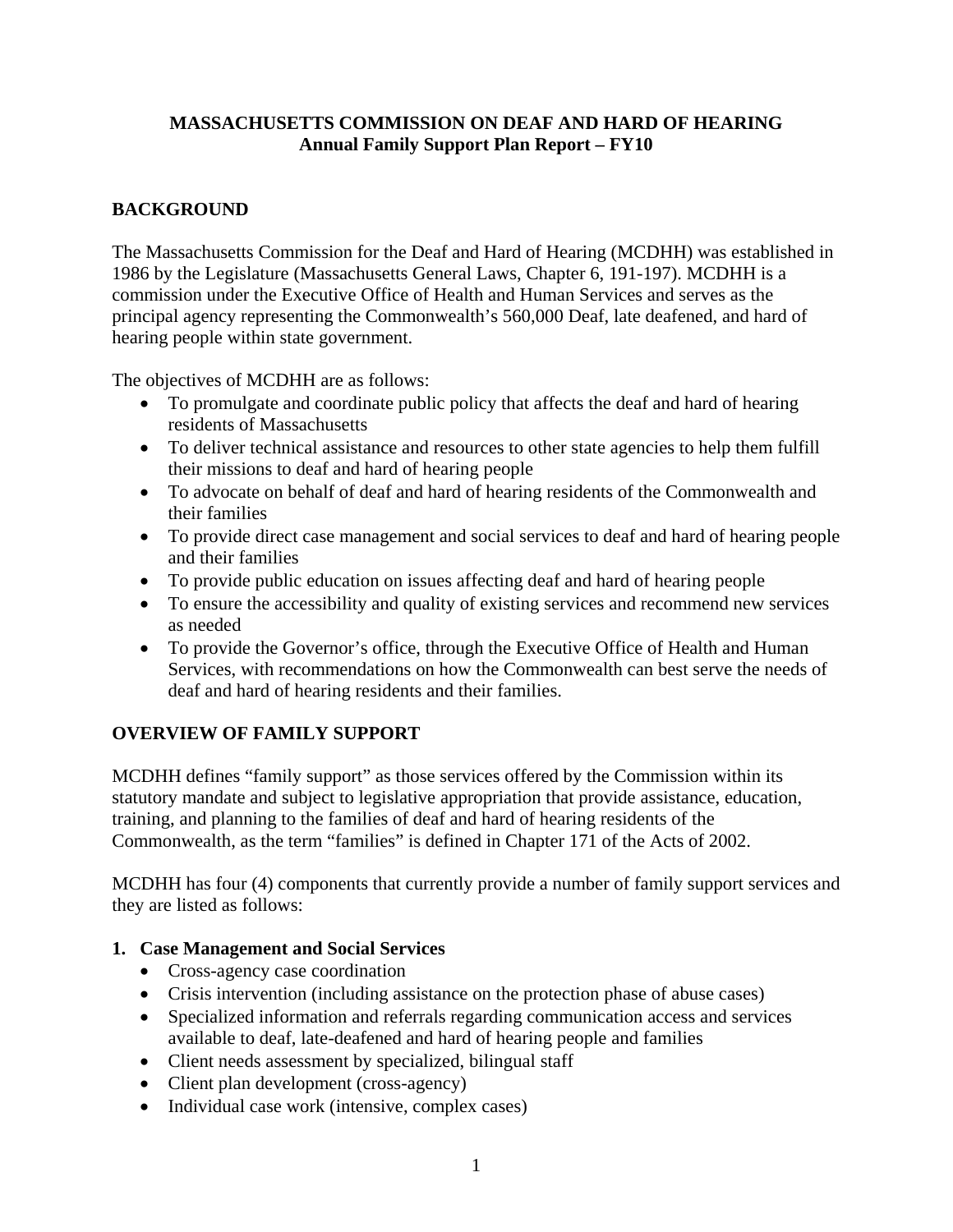- Chapter 688 transitional case management
- Personal counseling (bilingual staff)
- Development of resources and natural support systems
- Outreach/case finding
- Individual consumer education
- Certification services
- Case management for 'gap' populations, such as visually disabled deaf/hard of hearing persons, less-than-severely mentally ill deaf/hard of hearing persons, uneducated deaf/hard of hearing persons, or immigrants.

### **Children Specialists**

MCDHH has 4 Children's Specialists covering the State of Massachusetts. They are located in Boston, Plymouth, Worcester, and Springfield. They help families identify needs and assist them in working with other agencies for the betterment of their children. They also consult with, or provide training to, other agencies about the special needs of children who are deaf or have hearing loss.

#### **Assistive Technology Funds**

Families requesting AT assistance will be provided with information and referral materials for services from the Boston Guild Clinical Programs of the Speech-Language and Hearing Center at Northeastern University and a listing of resources outside of the Boston region.

### **2. Interpreter/CART Referral Services**

MCDHH also administers the Interpreter and CART (Communication Access Real Time) Referral Services. These services are vital to deaf and hard of hearing families because they provide communication access for deaf and hard of hearing children and adults in a variety of public settings.

### **3. Communication Access, Training, and Technology Services (CATTS)**

- Provides public education on all issues related to hearing loss
- Provides free communication accessibility training and technical assistance to state agencies, public and private entities seeking to ensure compliance with the relevant provisions of the Americans with Disabilities Act (ADA)
- Provides general information related to deaf, late deafened and hard of hearing people, their needs and services via telephone, TTY, and e-mail
- Maintains a Technology Demonstration Center featuring a broad variety of assistive listening systems, visual communication devices, and signaling systems that alert individuals to sounds in their environment.

### **4. Independent Living Programs**

MCDHH has five (5) project-focused contracts with three Independent Living Programs throughout the State of Massachusetts to provide the following services to deaf and hard of hearing people and their families:

- Skill training
- Self-advocacy training
- Peer mentoring/counseling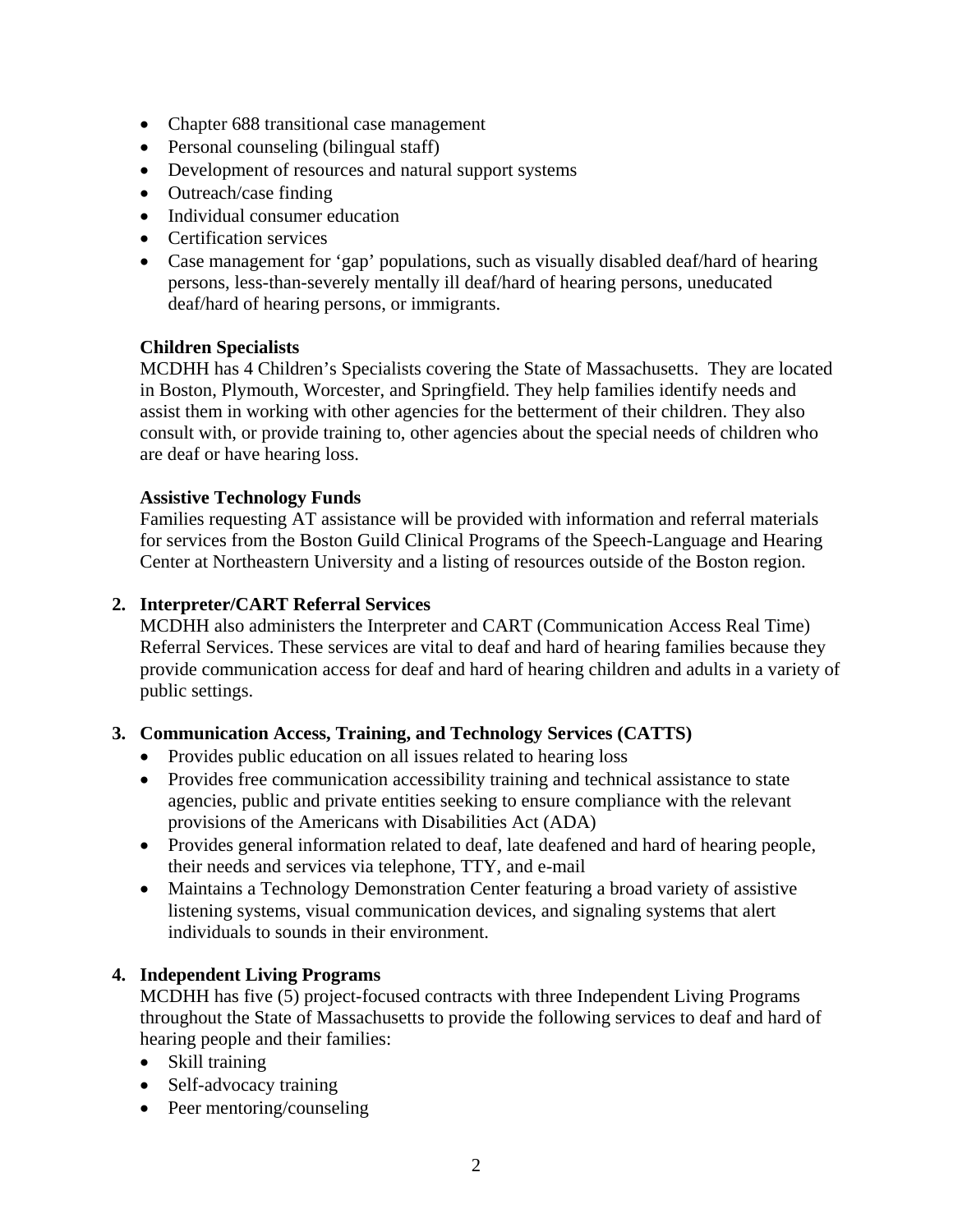- Alternative support and recreational services
- Topical workshops for consumer education and advocacy

### **PROCESS FOR OBTAINING "SUBSTANTIAL CONSULTATION" FROM FAMILIES REGARDING FLEXIBLE SUPPORT NEEDS**

MCDHH employed the following mechanisms to gather information from deaf and hard of hearing people and their families about their support needs:

- Issues and concerns are discussed at Statewide Advisory Committee (SAC) and Regional Advisory Council (RAC) meetings on a regular basis
- Individual conversations and consultations with families utilizing MCDHH programs and services
- Information gathered by Case Management Information and Referral Specialist
- Children Specialists attend various state and private meetings and workgroups such as DOE, DMH, DDS, wraparound projects (mental health and children/adolescents) and obtain information regarding what is happening with families in the community.

# **FOCUS AREAS**

### **I. Family Empowerment**

### *Current Activities:*

- MCDHH Case Managers and IL Specialists in DHILS programs throughout the State of Massachusetts continue to work closely with Deaf and Hard of Hearing consumers/clients and their families to empower them by providing them with training and supports in order to develop their Independent Living Skills.
- MCDHH renewed their Memorandum of Understanding with the Massachusetts Department of Early and Secondary Education to provide information and training to families with Deaf/hard of hearing children in collaboration with the Federation for Children with Special Needs.
- MCDHH established an agreement with the Department of Public Health to improve support, intervention and services for families and their newly-diagnosed infants and children with hearing loss. DPH and MCDHH will focus on educating staff at both agencies about the range of services available; expanding access to services; and strengthening communication and collaboration between the two agencies. The state expects that the initiative will result in an expedited process for early intervention referrals and expanded opportunities for staff to better serve children and families.

### *NewInitiatives:*

MCDHH contracts with agencies to provide DHILS programs (Independent Living Programs for Deaf and Hard of Hearing people) at five sites throughout the state. MCDHH will provide information and training to families with Deaf/hard of hearing children in collaboration with the Department of Children and Families to provide training and support to families who wish to serve as foster care families or who wish to adopt Deaf/hard of hearing children. •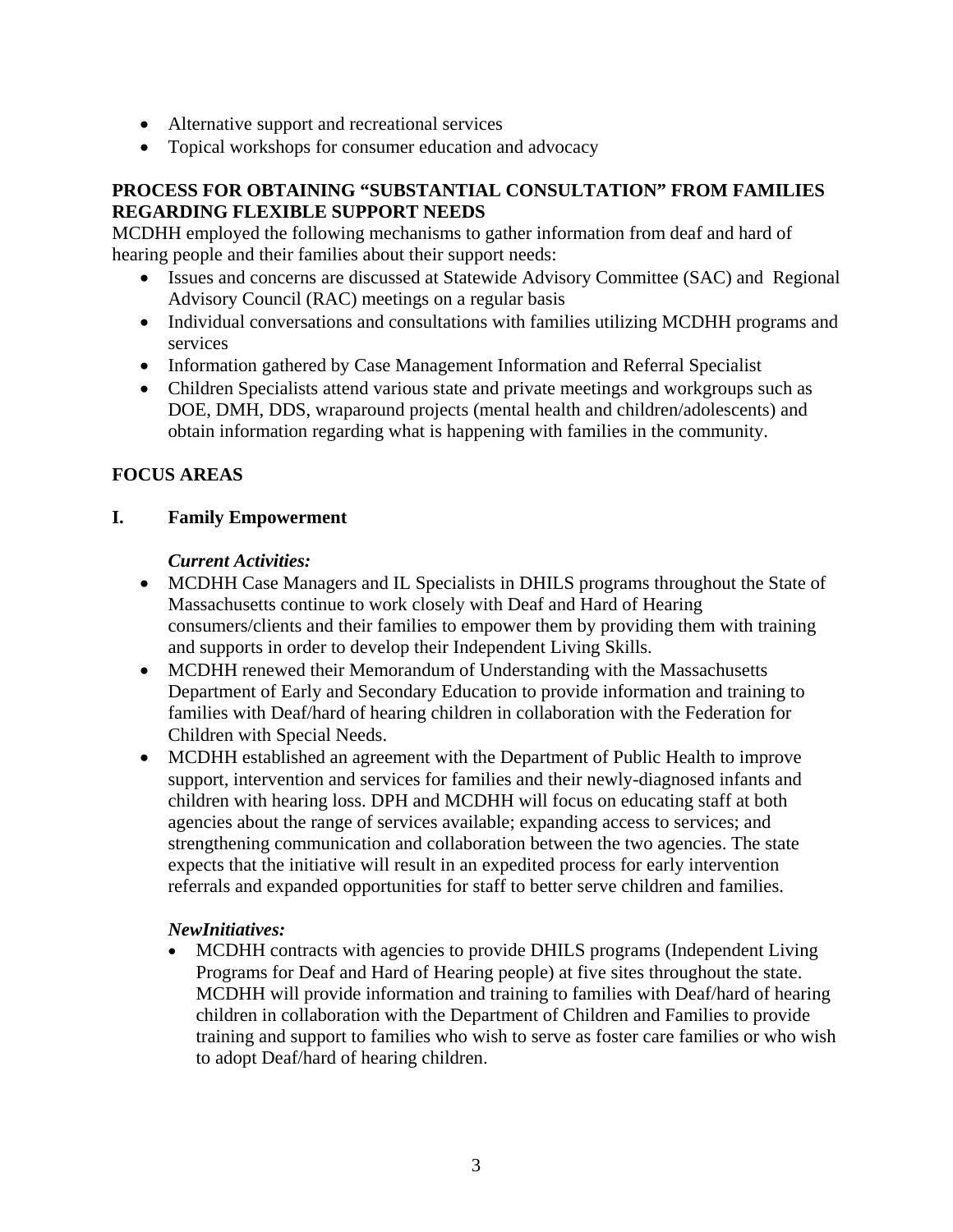# **II. Family Leadership**

# *Current Activities:*

- Children Specialists attend many of the IEP meetings with the parents to provide advocacy and to teach parents how to advocate for the rights of their deaf and hard of hearing children. The Specialists also work with parents to help them learn how to take on a greater leadership role.
- Children's Specialists will continue to provide training on the IEP process and the rights of parents; collaboration with the Federation for Children with Special Needs continues, providing training, information and resources to families and MCDHH staff.
- Children's Specialists will continue to provide training about the changes to the IDEA law to parents of deaf and hard of hearing children.
- Case Managers and Children's Specialists will provide information on Chapter 171 to families.
- Case Managers and Children's Specialists will be involved in the EOHHS Person Centered Planning Implementation Grant.

### *NewInitiatives:*

• Training will be provided to early intervention providers in Western Massachusetts to further the agreement between MCDHH and the Department of Public Health Newborn Screening program.

# **III. Family Support Resources and Funding**

# *Current Activities:*

- MCDHH will continue to certify parents/families to receive free adaptive telephone equipment from the Massachusetts Equipment Distribution Program (MassEDP).
- MCDHH will continue to provide information to families on MRC's Assistive Technology Loan Program (Money and/or Equipment).
- MCDHH will continue to provide training in the public school systems on making classroom and curriculum accessible to Deaf and Hard of Hearing students according to IDEA and the NASDSE National Guidelines.
- MCDHH will provide referral assistance for families who cannot afford to purchase hearing aids; requests will be connected to the Boston Guild Clinical Programs of the Speech-Language and Hearing Center.

# *NewInitiatives:*

- MCDHH will provide technical support and assistance to the Department of Children and Families and the Operational Services Division to establish a statewide vendor for assistive technology for home accessibility for the families of Deaf and hard of hearing children.
- MCDHH is working closely with the EOHHS Information Technology Department (ITD) to select a single Video Relay Service provider (VRS) to handle VRS calls for all EOHHS agencies. The successful outcome of this initiative will enable all agency staff to be more accessible to Deaf/hard of hearing constituents statewide.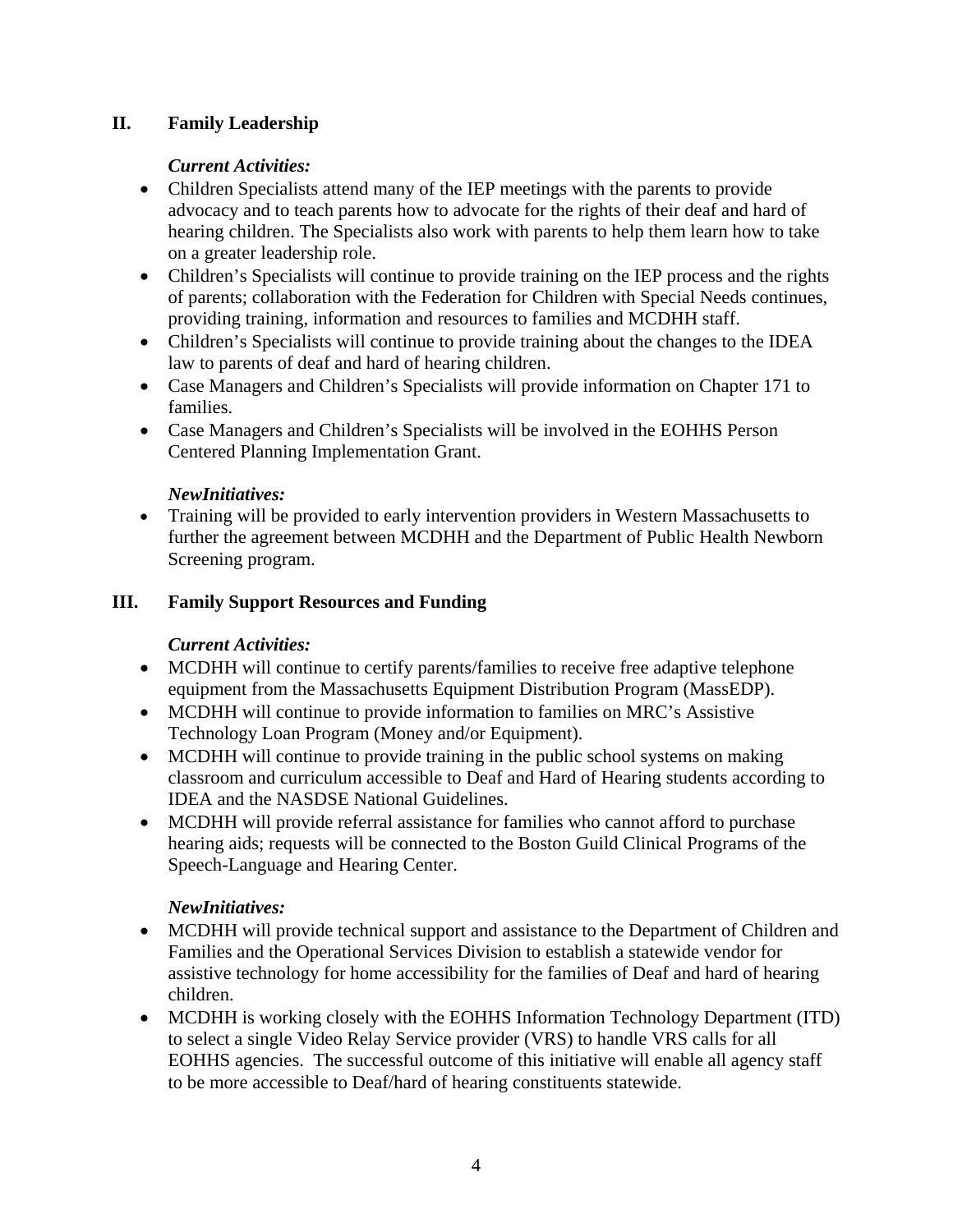### **IV. Accessing Services and Reports**

- MCDHH's Communications Access, Training and Technology Services Department (CATTS) continue to provide public education on all issues related to hearing loss. In particular, CATTS conducts extensive public outreach targeted to providing free communications accessibility training.
- The Case Management Services Department and CATTS Department work collaboratively to do outreach to historically underserved regions by exhibiting and by actively participating in community events sponsored by diverse population groups.
- Case Managers and the Case Management Director have been working in collaboration with DMH addressing the issue of lack of substance abuse services for deaf and hard of hearing people.
- MCDHH administers a grant process which is a resource for funding communication access within conferences which provide information and training to families - the Northeast Cochlear Implant Conference, and the Clarke School Mainstream Center Annual Conference are two examples receiving support during FY'10.
- MCDHH will continue to maintain the Assistive Technology Demonstration Center with updated technology allowing families to try out equipment to determine which is the best fit for them.
- MCDHH will continue to submit articles to the Deaf Community News and other consumer–run publications to connect readers with new initiatives at the Commission and encourage parents and family involvement
- MCDHH will continue to develop and provide information packets that include a listing of resources, videotapes and books to the families.

# **V. Culturally Competent Outreach and Support**

- MCDHH continues to identify and utilize resources for case managers to access foreign language interpreters to facilitate communication between signing/English speaking staff and parents and families who speak a different language.
- MCDHH has translated brochures for case management and social services into Spanish, Portuguese and Chinese.

# **VI. Interagency Collaboration**

# *Current Activities:*

- MCDHH Children Specialists continue active participation in the Wraparound Workgroup facilitated by Walden School and the Learning Center for the Deaf in Framingham. The workgroup's goal is to identify needs of behaviorally/emotionallydisturbed children and their families and provide community supports for the families. The workgroup continues to pursue development and implementation of statewide services for the families with their children who have critical mental health needs.
- MCDHH Children Specialists continue to actively participate in Interagency Coordinating Council at Perkins School in Watertown. The ICC purpose is to monitor the State of Massachusetts Compliance with Part C of the IDEA. In turn, the Children